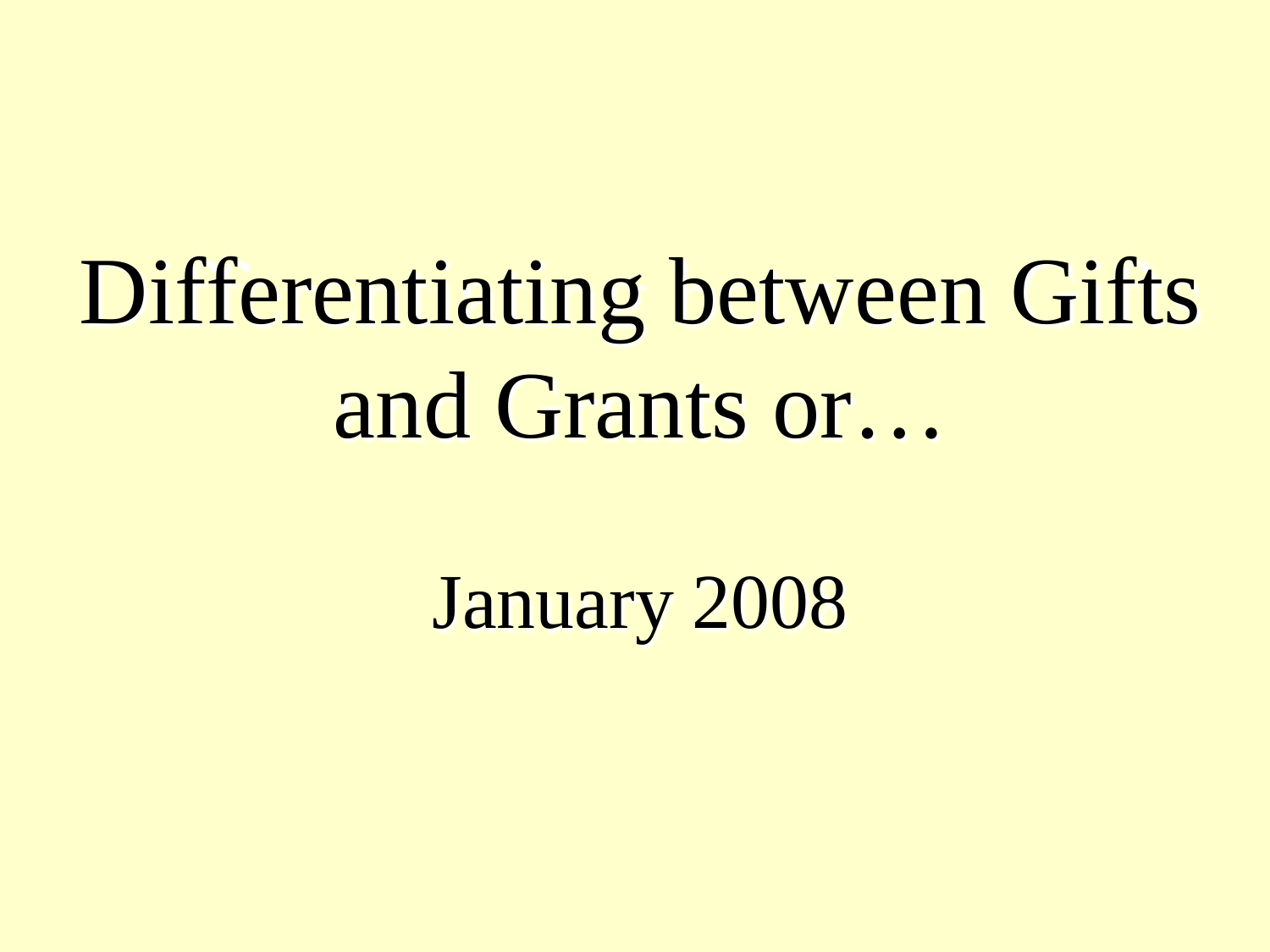### Extramural Support for Research

- Comes from *outside* the University
- Takes many forms
	- Gifts
	- Grants (or subgrants) or Cooperative Agreements
	- Contracts (or subcontracts) including Clinical Trial Agreements
	- Material Transfer Agreements
- Does *not include* Sales and Service Activities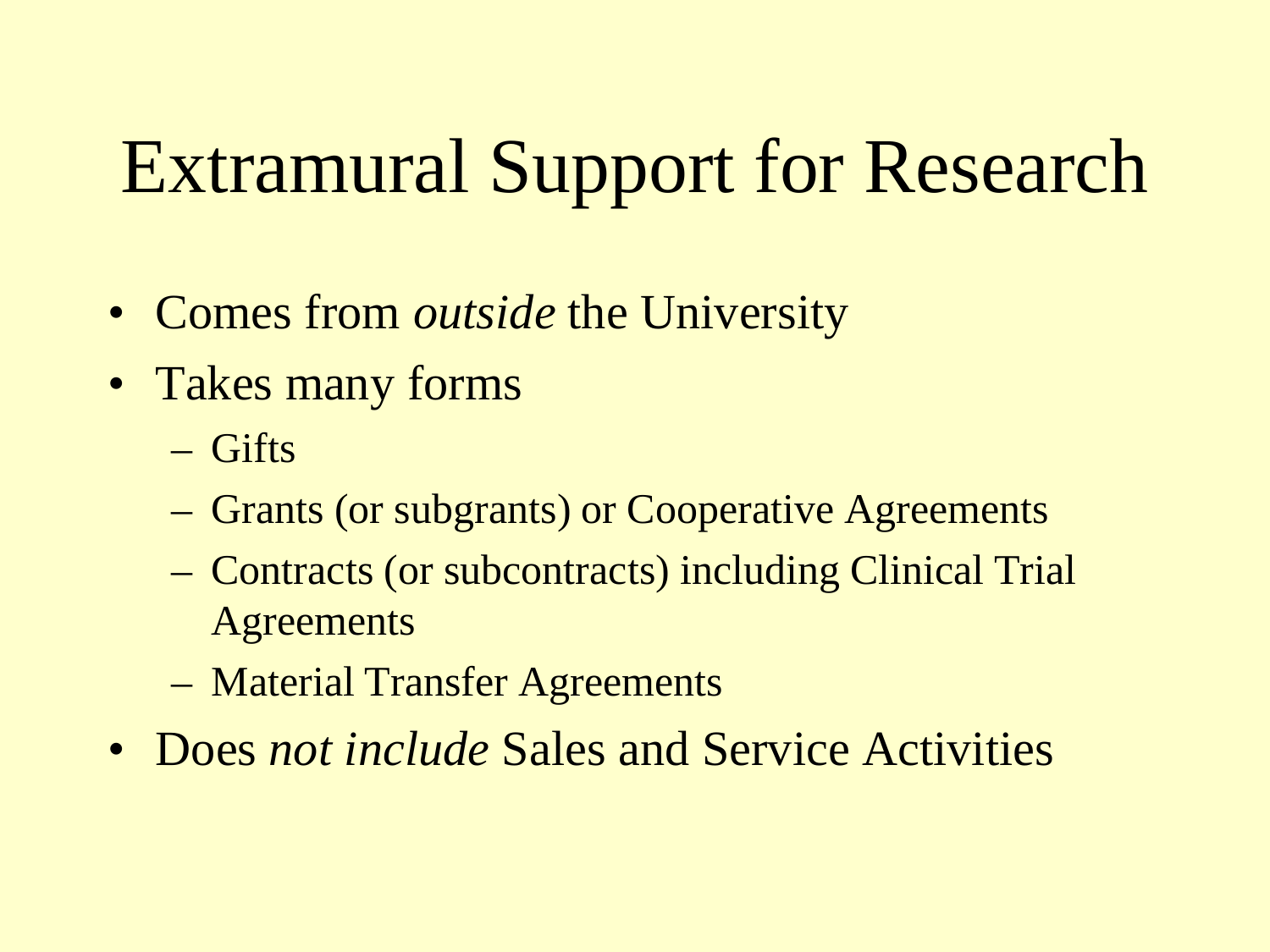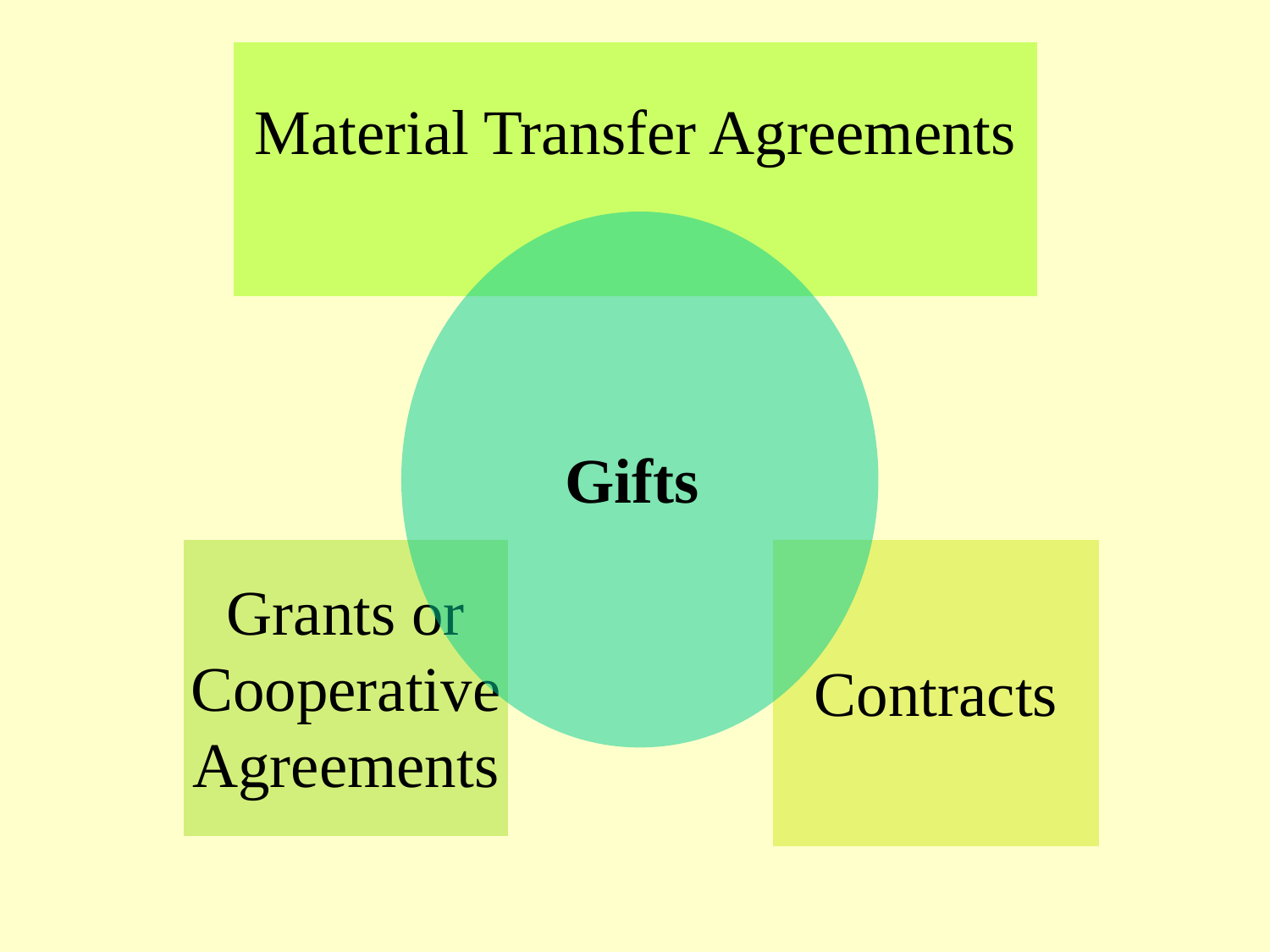### UC Policy

#### July 8, 1980, Letter from UC President David Saxon

- Provides guidance for making distinctions
- Defines characteristics of gifts vs. grants
- Indicates that decisions require judgment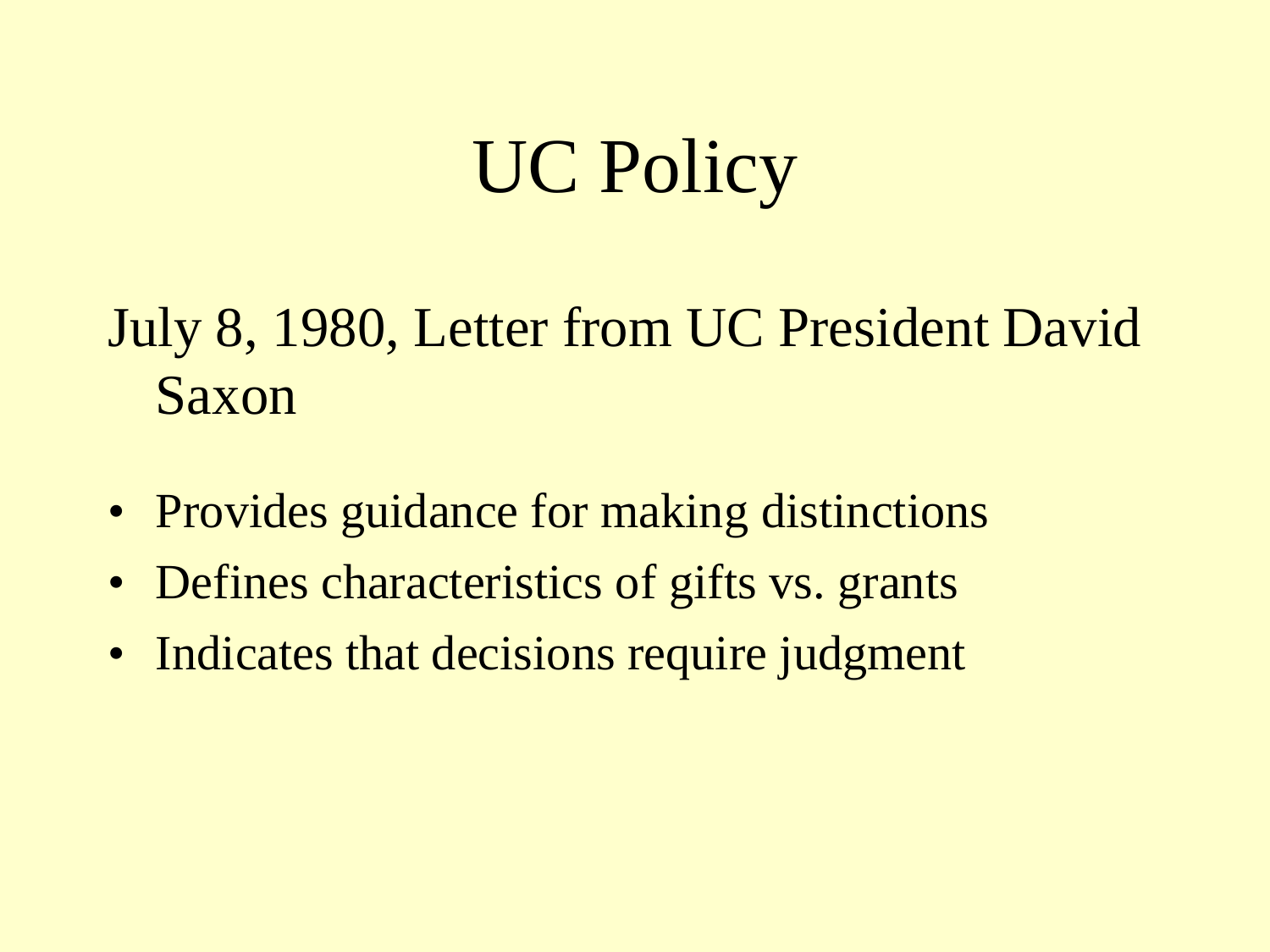## UC Policy

July 28, 1993, Letter from UC Budget Director Hershman and University Controller Pastrone

- Defines characteristics of gifts, grants and contracts based on scope of *research work*
- Defines characteristics of sales and service activities as the provision of *standardized goods and services*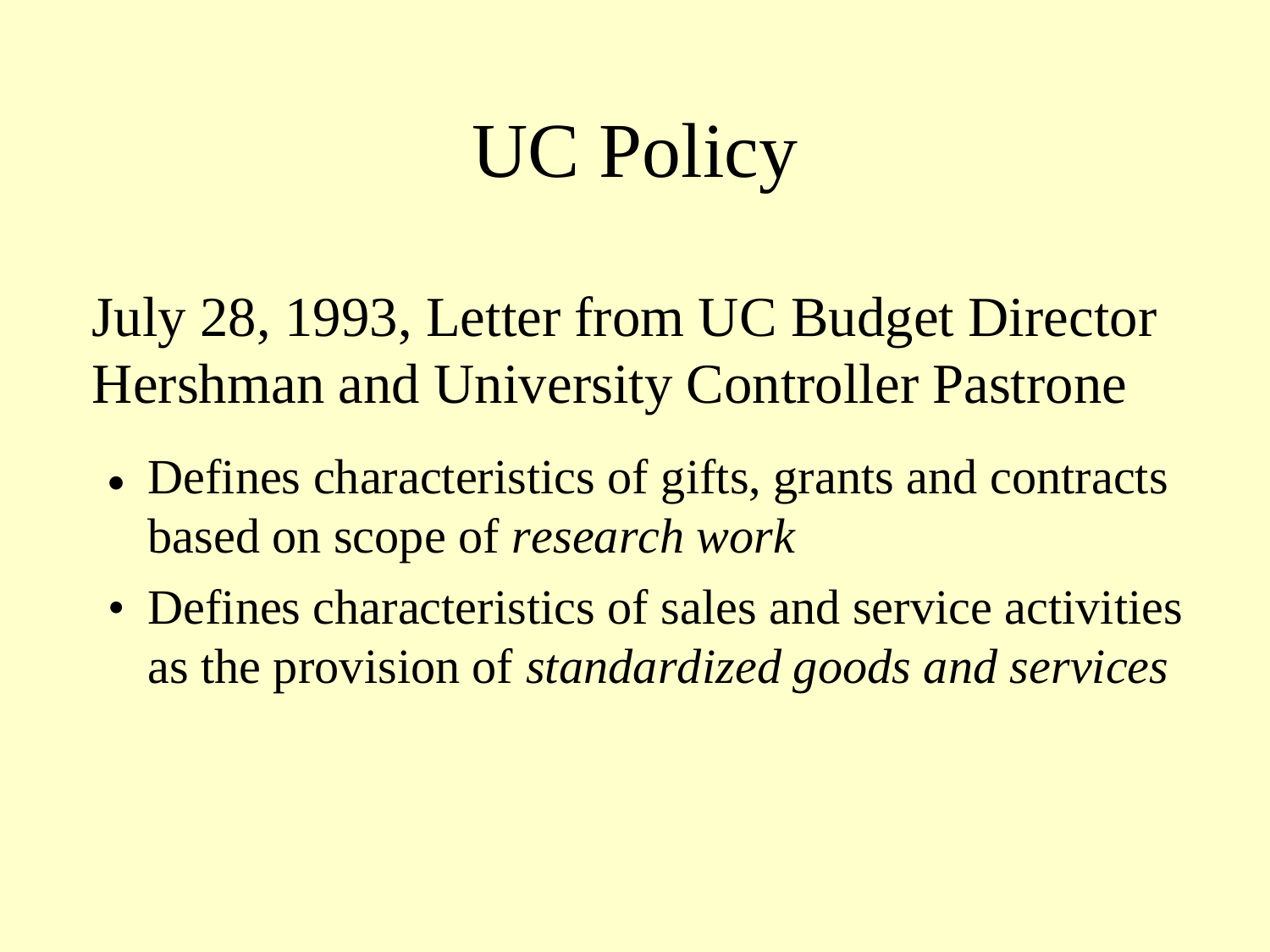## UC Policy

Chapter 9-500: Distinguishing Between Private Gifts and Grants for Research

- Defines characteristics of gifts and grants
- States need for judgment
- Provides guidelines for administration of gifts and grants for research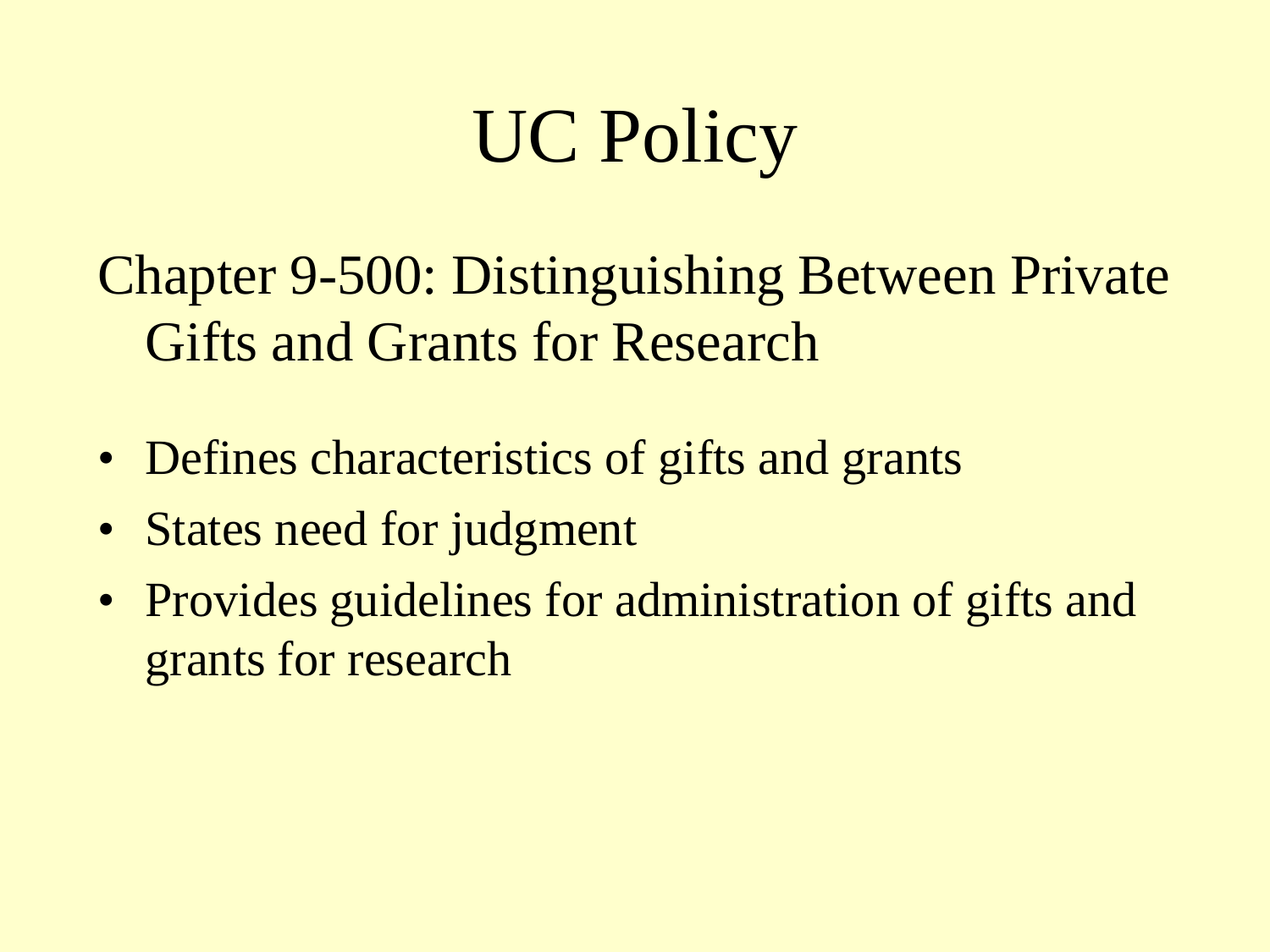## UCLA Policy

Policy 921: Accepting Support for Research from Nongovernmental Organizations

- Provides background and UC policies
- Defines gifts, grants and contracts and MTAs
- Provides criteria for differentiating among gifts, contracts or grants, and MTAs vs. sales and service activities
- Defines responsibilities for campus units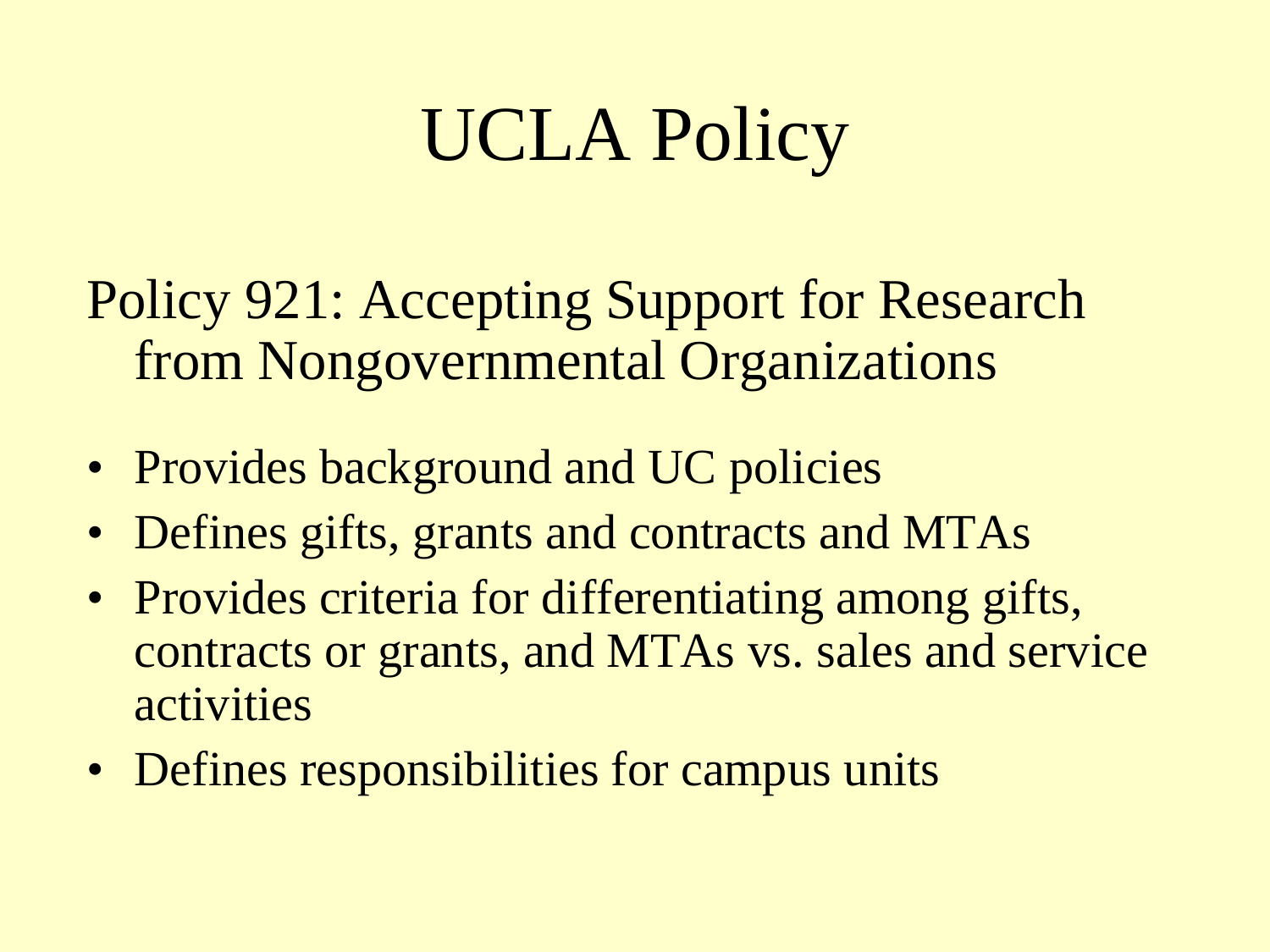### Recommendation of the Research Investment Committee (April 2004)

"Establish concrete guidelines and policies for the definition of gifts and grants. There are clear examples of gifts intended for research that escape overhead, draining resources for departmental administration from the receiving school and department. Establishing these guidelines, and implementing them consistently are important to minimize friction that develops between the recipient and the School."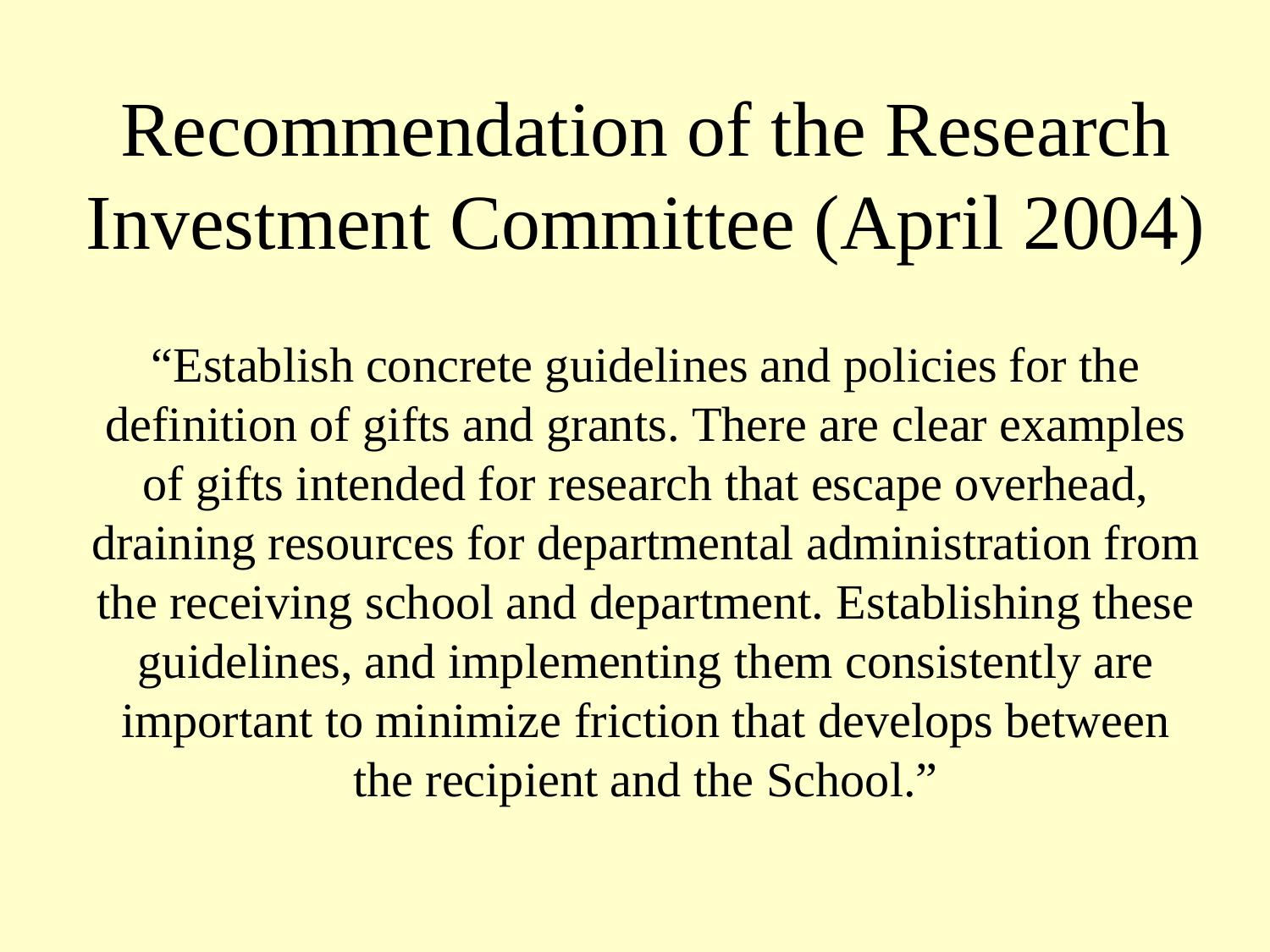#### Gift/Grant Committee

- Examined existing guidance and policy
- Found existing guidance adequate for making most distinctions
- Found that more guidance was needed for handling private monies that don't fit cleanly into the gift or grant categories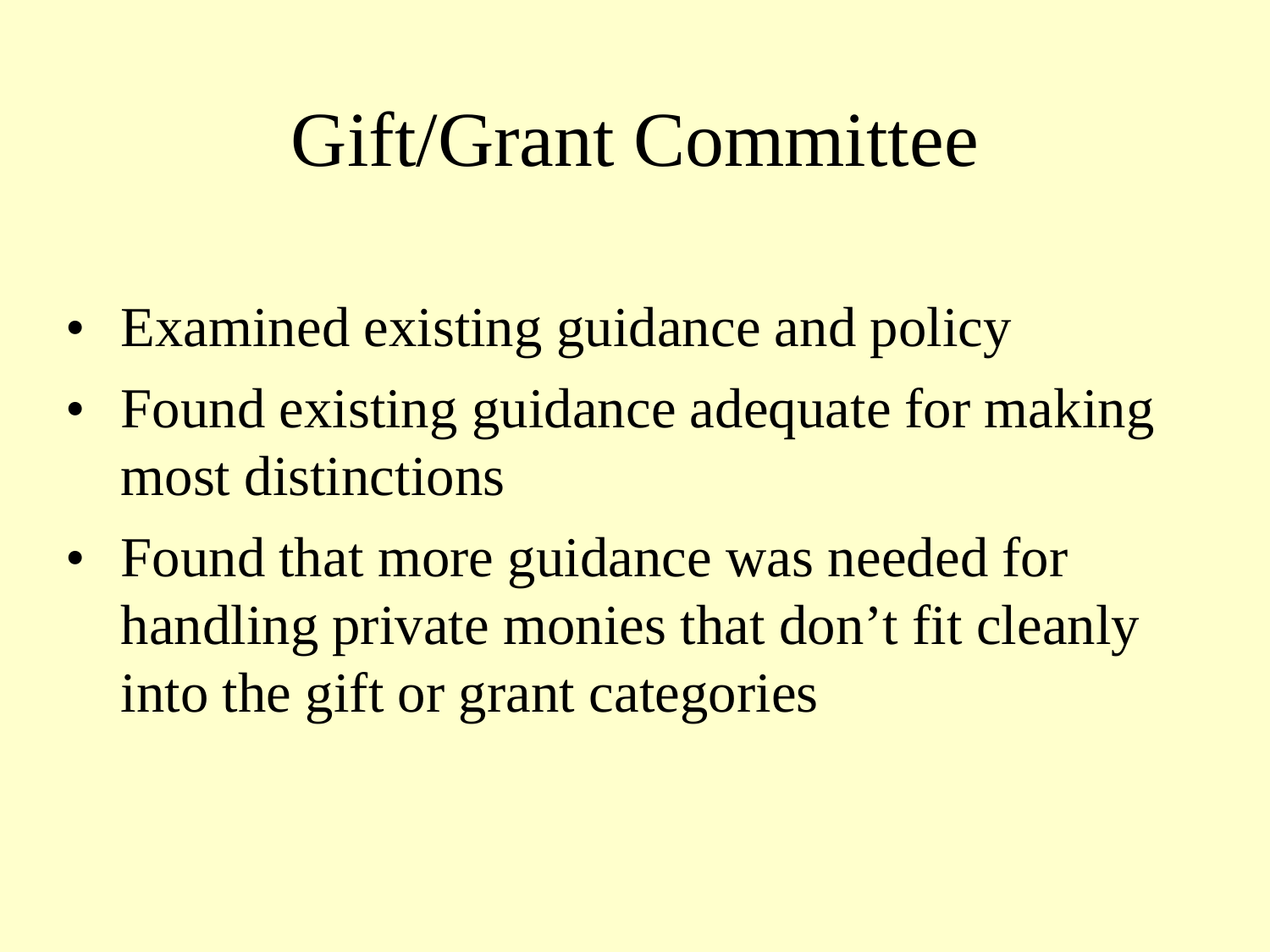### Gift/Grant Committee

- Recommended that all proposals for *specific research studies* be treated by the campus as a contract or grant proposal with appropriate overhead
- Recommended that, in general, awards to support *specific research studies* be accepted as grants
- Recommended additional education be developed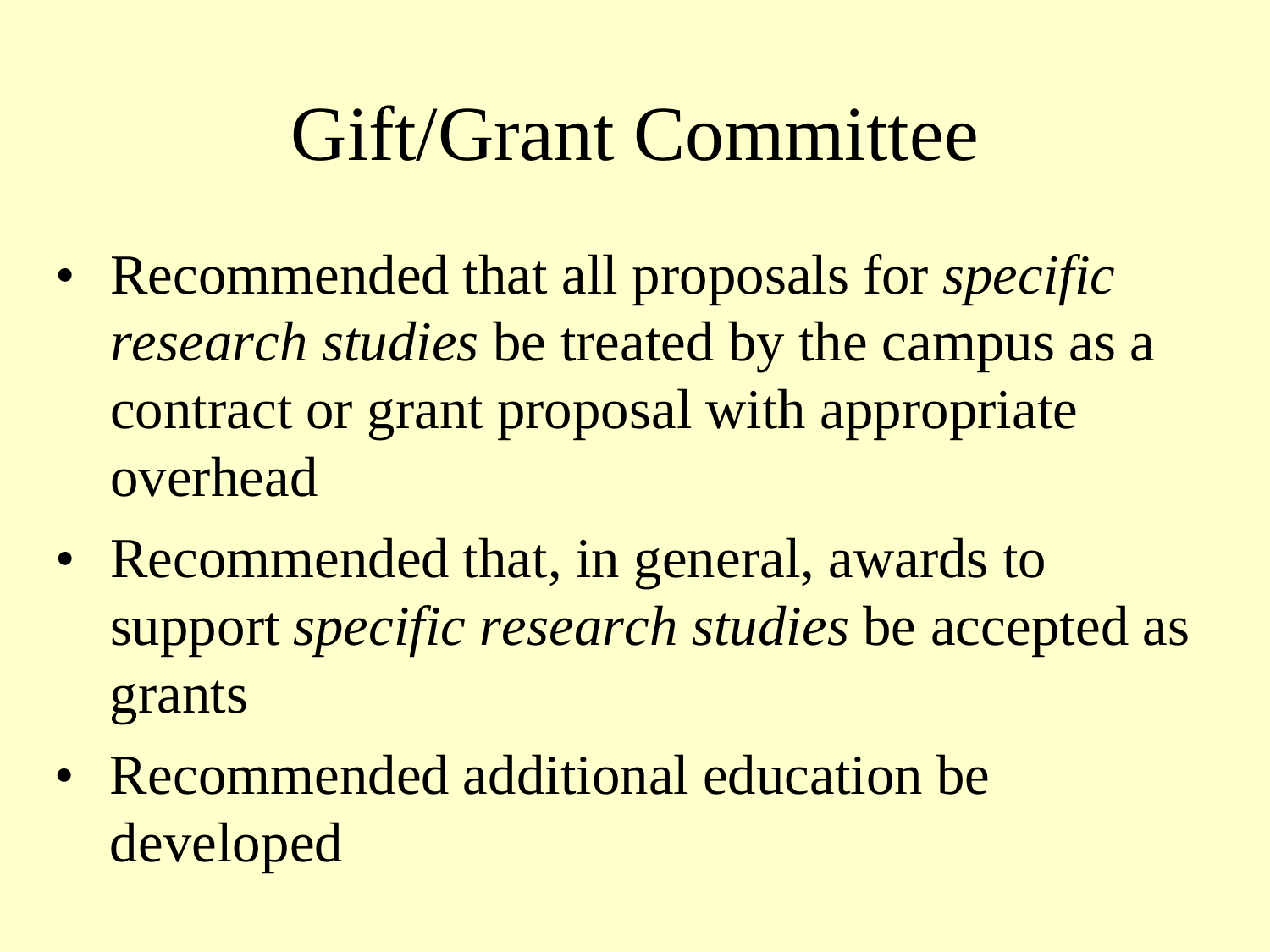#### What Characterizes a Gift?

- Given in the spirit of "Disinterested Generosity" (IRS term)
- No contractual obligations or deliverables
- No intellectual property rights
- Awarded irrevocably
- No required reporting (progress or financial)
- Not given in response to solicitation of support for a specifically-defined research project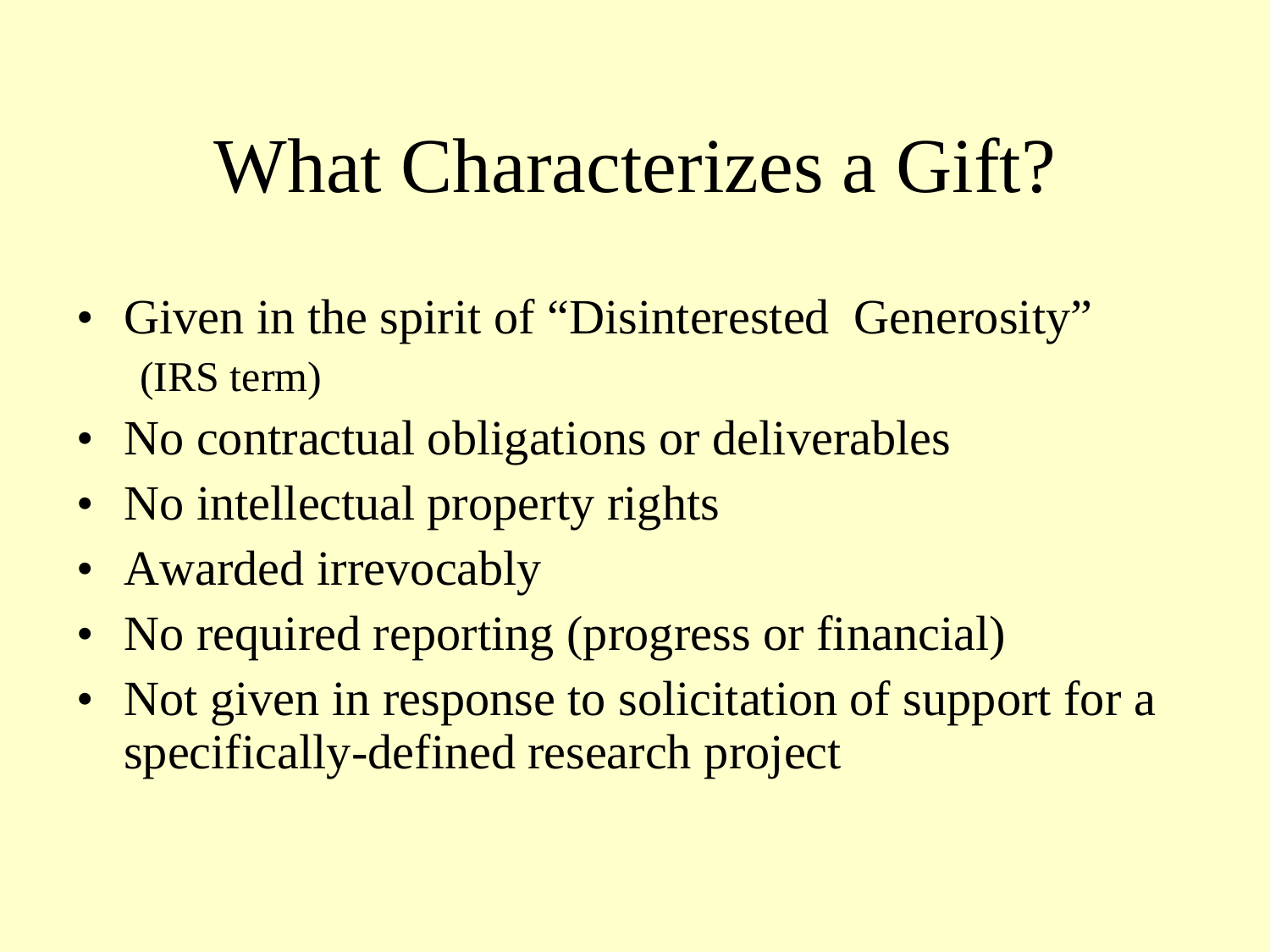### What Characterizes a Contract or Grant?

- Specified performance period
- Generally have to return unobligated balance
- Specific scope of work
- Required financial reports
- Detailed technical/progress report or other work product
- The right to audit
- Other contractual obligations (e.g. patent rights)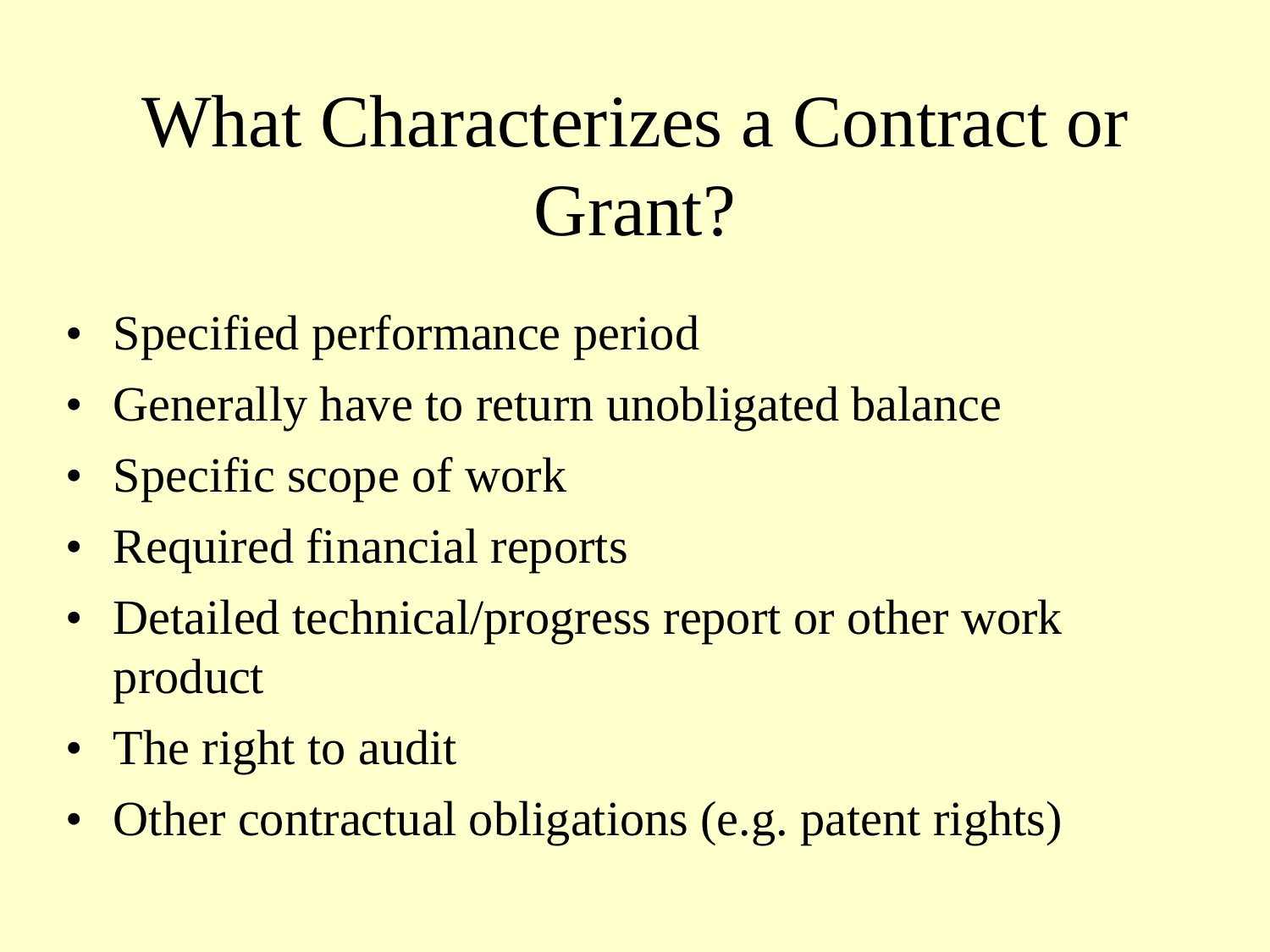### Why is it so Difficult to Tell The Difference?

- Award documents may not always use clear or consistent language
- Recipient's expectations may not match award maker's intentions
- Award makers may think that if they are using funds budgets for philanthropic purposes that they are giving gifts regardless of the restrictions
- Gifts may be either directed or undirected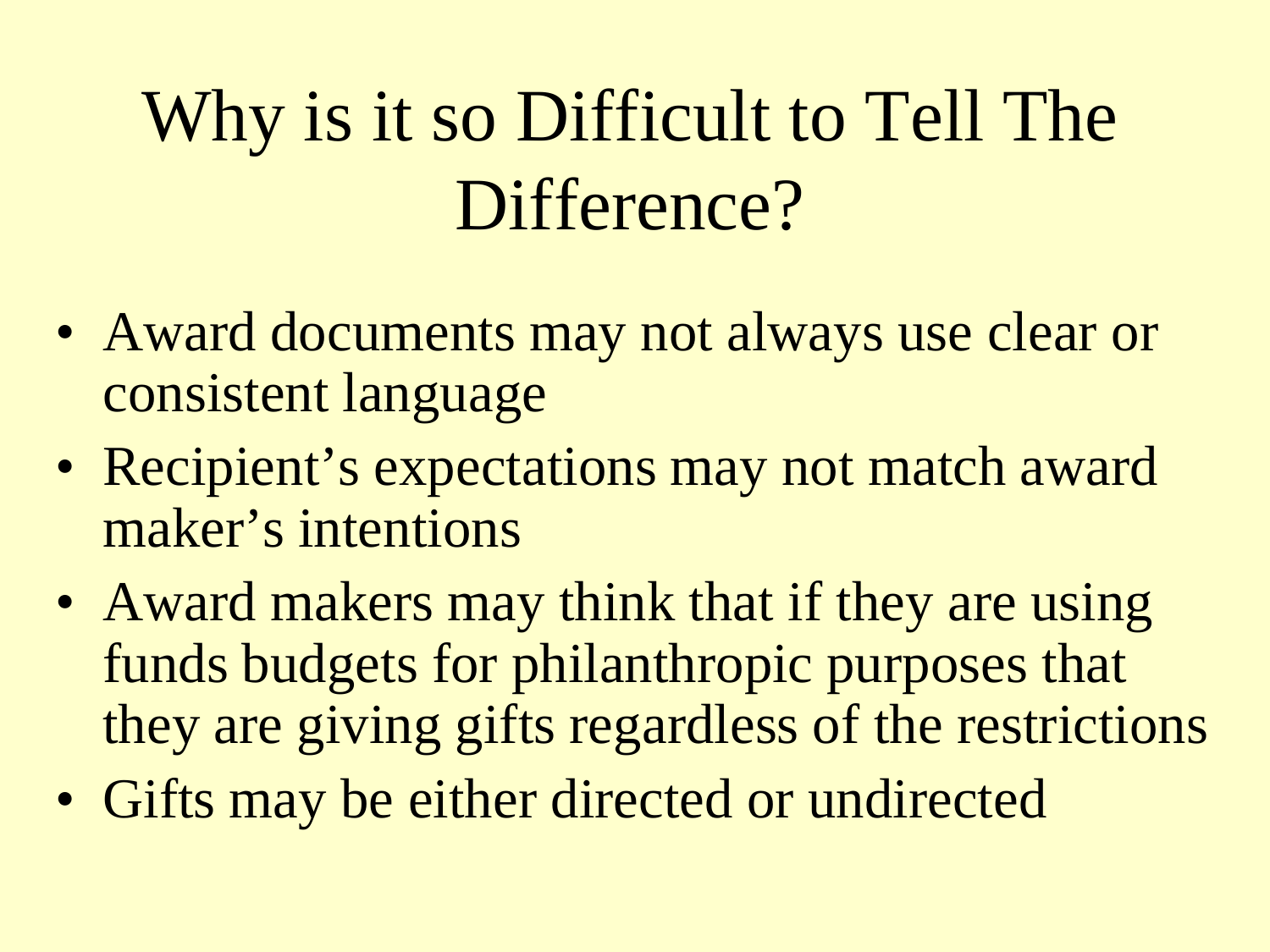### **Making Distinctions**

- Requires judgment
- Subtle distinctions
- Not based on existence of a single characteristic
- Must look at the award "in toto"